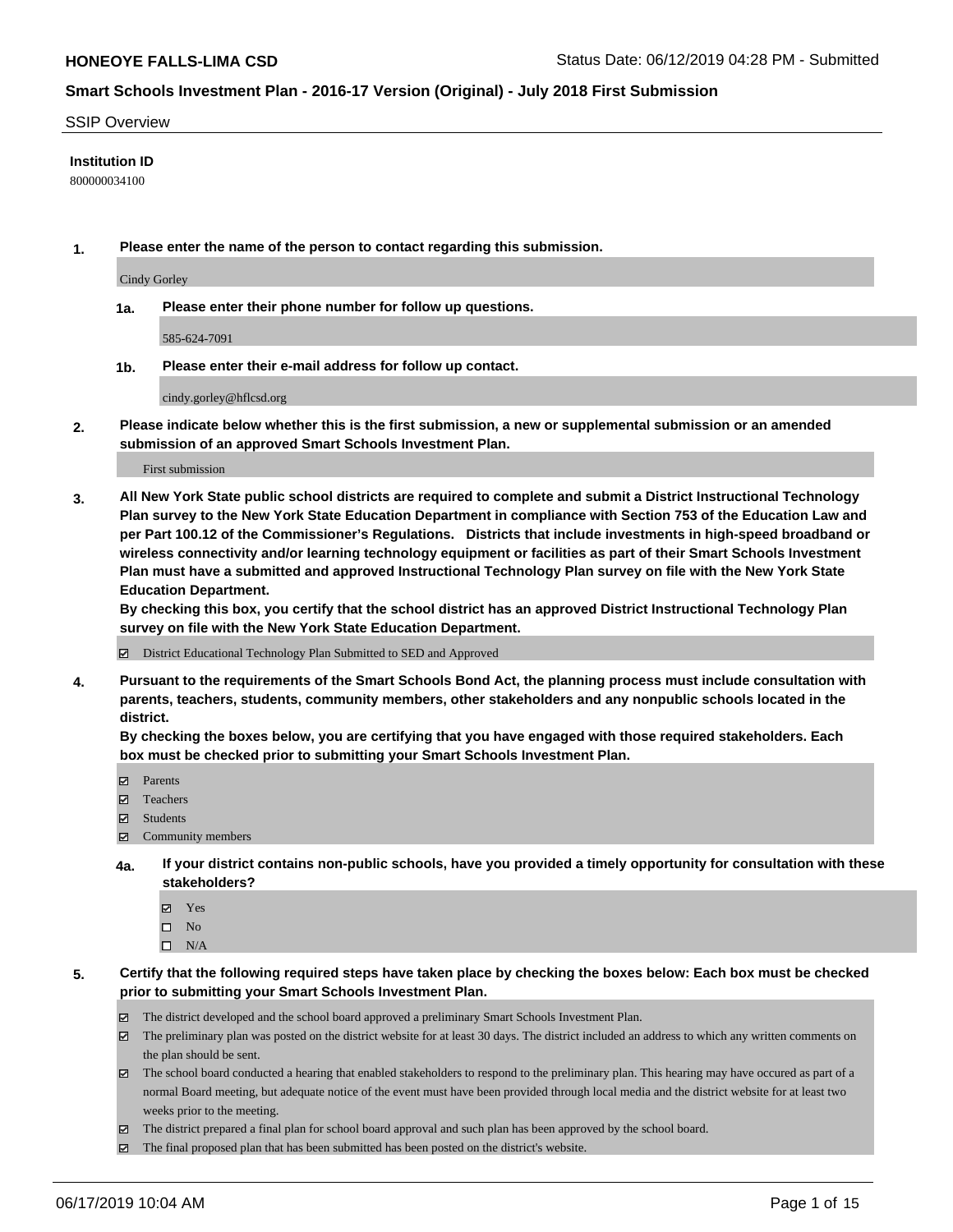SSIP Overview

**5a. Please upload the proposed Smart Schools Investment Plan (SSIP) that was posted on the district's website, along with any supporting materials. Note that this should be different than your recently submitted Educational Technology Survey. The Final SSIP, as approved by the School Board, should also be posted on the website and remain there during the course of the projects contained therein.**

Final Smart Schools Investment Plan (SSIP) approved on June 26.pdf

**5b. Enter the webpage address where the final Smart Schools Investment Plan is posted. The Plan should remain posted for the life of the included projects.**

http://www.hflcsd.org/district.cfm?subpage=1382114

**6. Please enter an estimate of the total number of students and staff that will benefit from this Smart Schools Investment Plan based on the cumulative projects submitted to date.**

1,600

**7. An LEA/School District may partner with one or more other LEA/School Districts to form a consortium to pool Smart Schools Bond Act funds for a project that meets all other Smart School Bond Act requirements. Each school district participating in the consortium will need to file an approved Smart Schools Investment Plan for the project and submit a signed Memorandum of Understanding that sets forth the details of the consortium including the roles of each respective district.**

 $\Box$  The district plans to participate in a consortium to partner with other school district(s) to implement a Smart Schools project.

### **8. Please enter the name and 6-digit SED Code for each LEA/School District participating in the Consortium.**

| Partner LEA/District | <b>ISED BEDS Code</b> |
|----------------------|-----------------------|
| (No Response)        | (No Response)         |

### **9. Please upload a signed Memorandum of Understanding with all of the participating Consortium partners.**

(No Response)

**10. Your district's Smart Schools Bond Act Allocation is:**

\$1,180,031

**11. Enter the budget sub-allocations by category that you are submitting for approval at this time. If you are not budgeting SSBA funds for a category, please enter 0 (zero.) If the value entered is \$0, you will not be required to complete that survey question.**

|                                       | Sub-<br><b>Allocations</b> |
|---------------------------------------|----------------------------|
| School Connectivity                   | l 0                        |
| Connectivity Projects for Communities | $\Omega$                   |
| <b>Classroom Technology</b>           | 522,013                    |
| Pre-Kindergarten Classrooms           | $\overline{0}$             |
| Replace Transportable Classrooms      | $\Omega$                   |
| High-Tech Security Features           | $\overline{0}$             |
| Totals:                               | 522,013                    |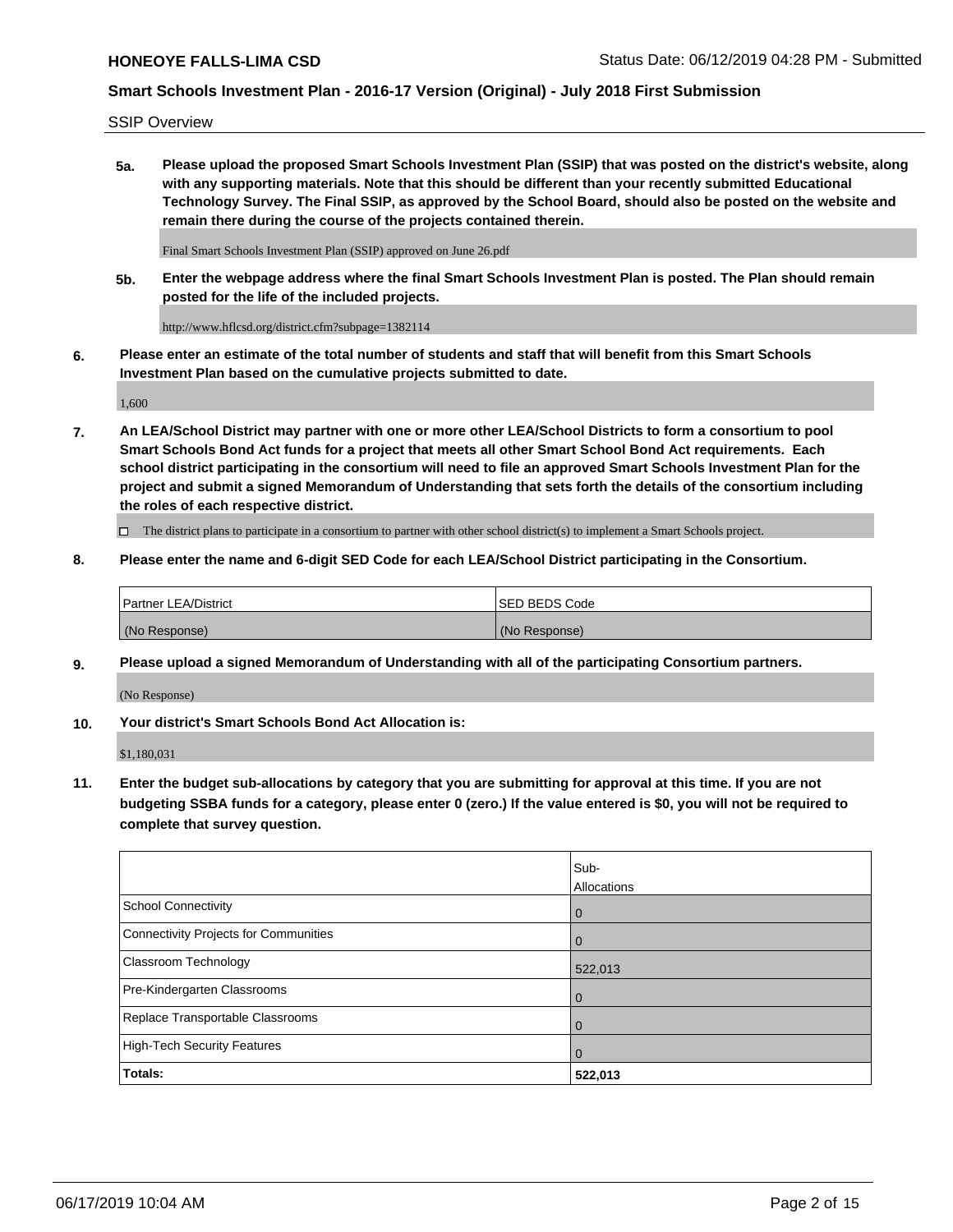School Connectivity

- **1. In order for students and faculty to receive the maximum benefit from the technology made available under the Smart Schools Bond Act, their school buildings must possess sufficient connectivity infrastructure to ensure that devices can be used during the school day. Smart Schools Investment Plans must demonstrate that:**
	- **• sufficient infrastructure that meets the Federal Communications Commission's 100 Mbps per 1,000 students standard currently exists in the buildings where new devices will be deployed, or**
	- **• is a planned use of a portion of Smart Schools Bond Act funds, or**
	- **• is under development through another funding source.**

**Smart Schools Bond Act funds used for technology infrastructure or classroom technology investments must increase the number of school buildings that meet or exceed the minimum speed standard of 100 Mbps per 1,000 students and staff within 12 months. This standard may be met on either a contracted 24/7 firm service or a "burstable" capability. If the standard is met under the burstable criteria, it must be:**

**1. Specifically codified in a service contract with a provider, and**

**2. Guaranteed to be available to all students and devices as needed, particularly during periods of high demand, such as computer-based testing (CBT) periods.**

**Please describe how your district already meets or is planning to meet this standard within 12 months of plan submission.**

(No Response)

**1a. If a district believes that it will be impossible to meet this standard within 12 months, it may apply for a waiver of this requirement, as described on the Smart Schools website. The waiver must be filed and approved by SED prior to submitting this survey.**

 $\Box$  By checking this box, you are certifying that the school district has an approved waiver of this requirement on file with the New York State Education Department.

### **2. Connectivity Speed Calculator (Required)**

|                         | Number of<br>Students | Multiply by<br>100 Kbps | Divide by 1000 Current Speed<br>to Convert to<br>Required<br>Speed in Mb | lin Mb           | Expected<br>Speed to be<br>Attained Within   Required<br>12 Months | <b>Expected Date</b><br>When<br>Speed Will be<br><b>Met</b> |
|-------------------------|-----------------------|-------------------------|--------------------------------------------------------------------------|------------------|--------------------------------------------------------------------|-------------------------------------------------------------|
| <b>Calculated Speed</b> | (No<br>Response)      | (No Response)           | (No<br>Response)                                                         | (No<br>Response) | (No<br>Response)                                                   | (No<br>Response)                                            |

**3. Describe how you intend to use Smart Schools Bond Act funds for high-speed broadband and/or wireless connectivity projects in school buildings.**

(No Response)

**4. Describe the linkage between the district's District Instructional Technology Plan and the proposed projects. (There should be a link between your response to this question and your response to Question 1 in Part E. Curriculum and Instruction "What are the district's plans to use digital connectivity and technology to improve teaching and learning?)**

(No Response)

**5. If the district wishes to have students and staff access the Internet from wireless devices within the school building, or in close proximity to it, it must first ensure that it has a robust Wi-Fi network in place that has sufficient bandwidth to meet user demand.**

**Please describe how you have quantified this demand and how you plan to meet this demand.**

(No Response)

**6. As indicated on Page 5 of the guidance, the Office of Facilities Planning will have to conduct a preliminary review**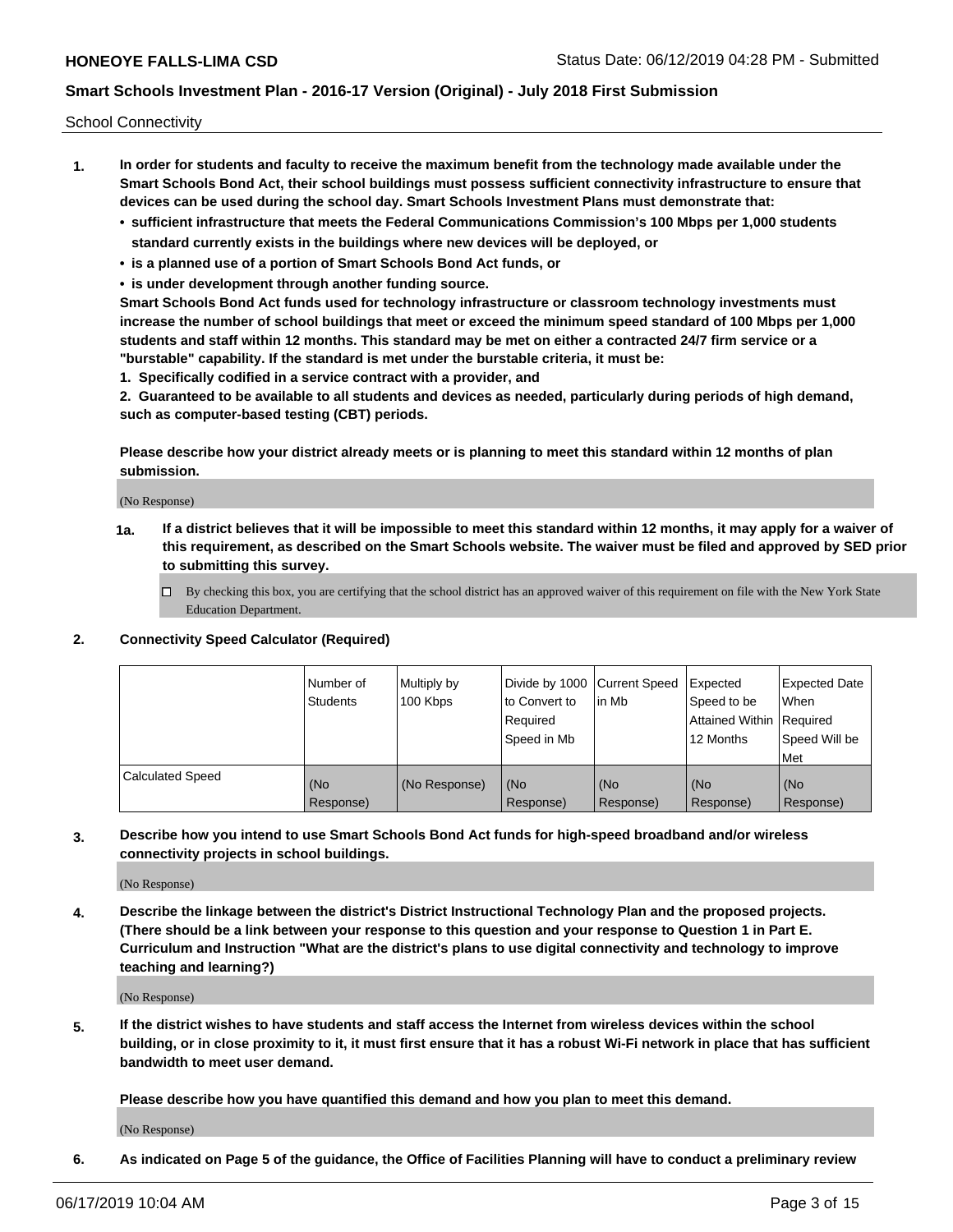School Connectivity

**of all capital projects, including connectivity projects.**

**Please indicate on a separate row each project number given to you by the Office of Facilities Planning.**

| Project Number |  |
|----------------|--|
|                |  |
| (No Response)  |  |
|                |  |

**7. Certain high-tech security and connectivity infrastructure projects may be eligible for an expedited review process as determined by the Office of Facilities Planning.**

**Was your project deemed eligible for streamlined review?**

(No Response)

**8. Include the name and license number of the architect or engineer of record.**

| Name          | License Number |
|---------------|----------------|
| (No Response) | (No Response)  |

**9. If you are submitting an allocation for School Connectivity complete this table. Note that the calculated Total at the bottom of the table must equal the Total allocation for this category that you entered in the SSIP Overview overall budget.** 

|                                            | Sub-        |
|--------------------------------------------|-------------|
|                                            | Allocation  |
| Network/Access Costs                       | $\mathbf 0$ |
| <b>Outside Plant Costs</b>                 | 0           |
| School Internal Connections and Components | $\mathbf 0$ |
| <b>Professional Services</b>               | $\mathbf 0$ |
| Testing                                    | $\mathbf 0$ |
| Other Upfront Costs                        | $\mathbf 0$ |
| <b>Other Costs</b>                         | $\mathbf 0$ |
| Totals:                                    | 0           |

**10. Please detail the type, quantity, per unit cost and total cost of the eligible items under each sub-category. This is especially important for any expenditures listed under the "Other" category. All expenditures must be eligible for tax-exempt financing to be reimbursed through the SSBA. Sufficient detail must be provided so that we can verify this is the case. If you have any questions, please contact us directly through smartschools@nysed.gov. NOTE: Wireless Access Points should be included in this category, not under Classroom Educational Technology, except those that will be loaned/purchased for nonpublic schools.**

| Select the allowable expenditure | Item to be purchased | Quantity | Cost per Item | <b>Total Cost</b> |
|----------------------------------|----------------------|----------|---------------|-------------------|
| type.                            |                      |          |               |                   |
| Repeat to add another item under |                      |          |               |                   |
| each type.                       |                      |          |               |                   |
| (No Response)                    |                      |          |               |                   |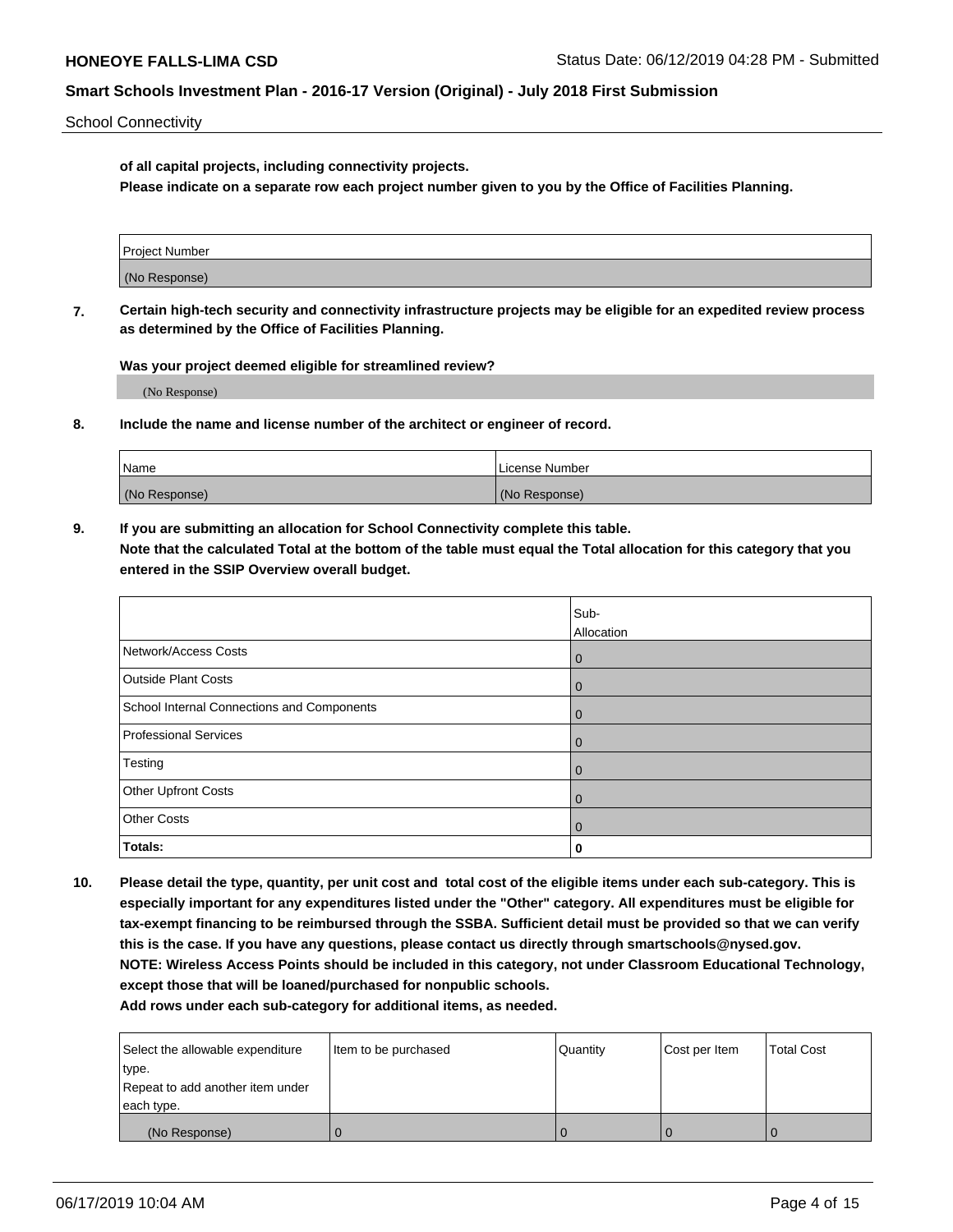Community Connectivity (Broadband and Wireless)

**1. Describe how you intend to use Smart Schools Bond Act funds for high-speed broadband and/or wireless connectivity projects in the community.**

(No Response)

**2. Please describe how the proposed project(s) will promote student achievement and increase student and/or staff access to the Internet in a manner that enhances student learning and/or instruction outside of the school day and/or school building.**

(No Response)

**3. Community connectivity projects must comply with all the necessary local building codes and regulations (building and related permits are not required prior to plan submission).**

 $\Box$  I certify that we will comply with all the necessary local building codes and regulations.

**4. Please describe the physical location of the proposed investment.**

(No Response)

**5. Please provide the initial list of partners participating in the Community Connectivity Broadband Project, along with their Federal Tax Identification (Employer Identification) number.**

| <b>Project Partners</b> | Federal ID#   |
|-------------------------|---------------|
| (No Response)           | (No Response) |

**6. If you are submitting an allocation for Community Connectivity, complete this table.**

**Note that the calculated Total at the bottom of the table must equal the Total allocation for this category that you entered in the SSIP Overview overall budget.**

|                                    | Sub-Allocation |
|------------------------------------|----------------|
| Network/Access Costs               | (No Response)  |
| Outside Plant Costs                | (No Response)  |
| <b>Tower Costs</b>                 | (No Response)  |
| <b>Customer Premises Equipment</b> | (No Response)  |
| Professional Services              | (No Response)  |
| Testing                            | (No Response)  |
| <b>Other Upfront Costs</b>         | (No Response)  |
| <b>Other Costs</b>                 | (No Response)  |
| Totals:                            | 0              |

**7. Please detail the type, quantity, per unit cost and total cost of the eligible items under each sub-category. This is especially important for any expenditures listed under the "Other" category. All expenditures must be capital-bond eligible to be reimbursed through the SSBA. If you have any questions, please contact us directly through smartschools@nysed.gov.**

| Select the allowable expenditure<br>type. | Item to be purchased | Quantity      | Cost per Item | <b>Total Cost</b> |
|-------------------------------------------|----------------------|---------------|---------------|-------------------|
| Repeat to add another item under          |                      |               |               |                   |
| each type.                                |                      |               |               |                   |
| (No Response)                             | (No Response)        | (No Response) | (No Response) | (No Response)     |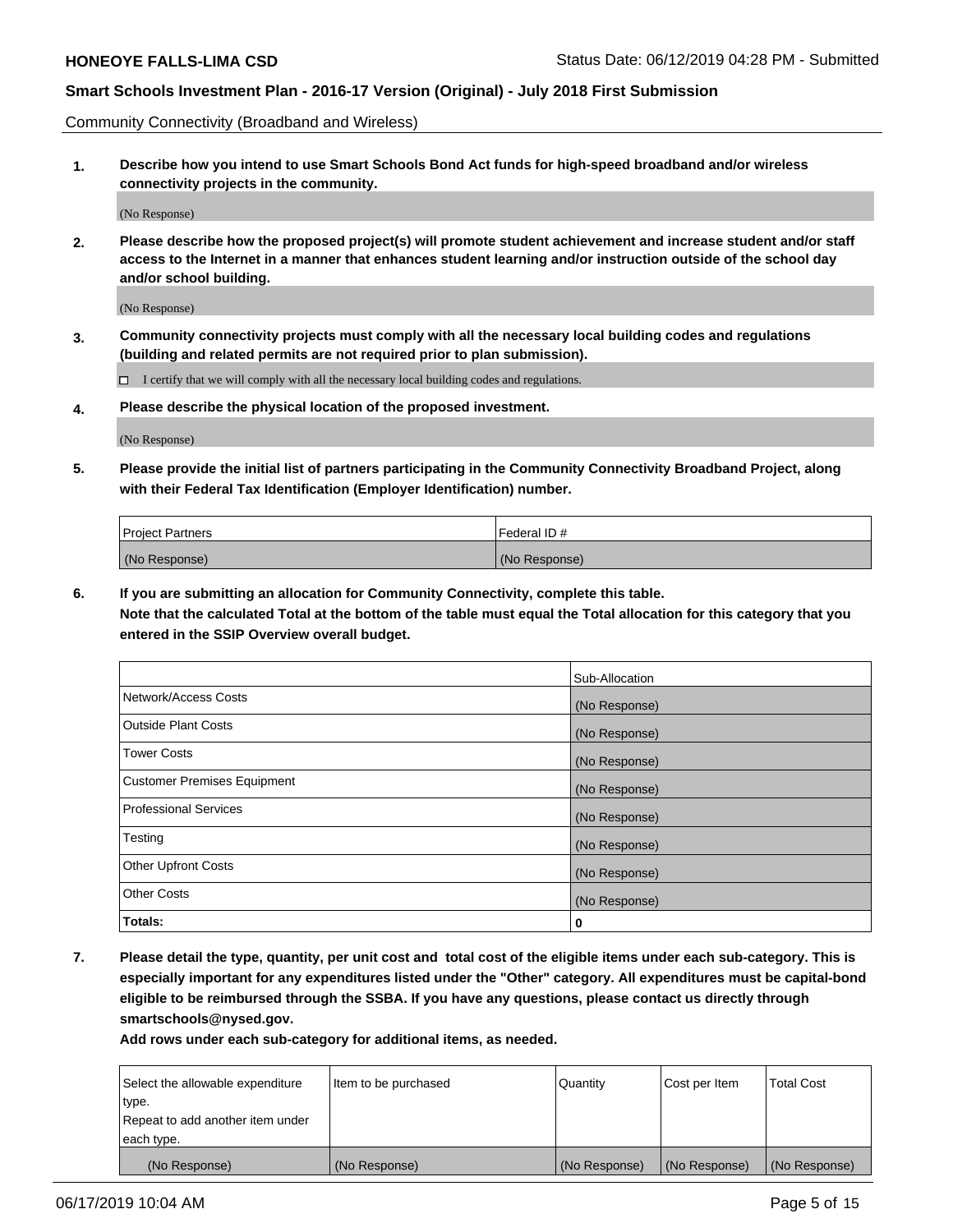#### Classroom Learning Technology

**1. In order for students and faculty to receive the maximum benefit from the technology made available under the Smart Schools Bond Act, their school buildings must possess sufficient connectivity infrastructure to ensure that devices can be used during the school day. Smart Schools Investment Plans must demonstrate that sufficient infrastructure that meets the Federal Communications Commission's 100 Mbps per 1,000 students standard currently exists in the buildings where new devices will be deployed, or is a planned use of a portion of Smart Schools Bond Act funds, or is under development through another funding source. Smart Schools Bond Act funds used for technology infrastructure or classroom technology investments must increase the number of school buildings that meet or exceed the minimum speed standard of 100 Mbps per 1,000 students and staff within 12 months. This standard may be met on either a contracted 24/7 firm service or a "burstable" capability. If the standard is met under the burstable criteria, it must be:**

**1. Specifically codified in a service contract with a provider, and**

**2. Guaranteed to be available to all students and devices as needed, particularly during periods of high demand, such as computer-based testing (CBT) periods.**

**Please describe how your district already meets or is planning to meet this standard within 12 months of plan submission.**

The Honeoye Falls - Lima Schools have in place Cisco access points in each instructional area across the district. They are powered by Cisco switches with a fiber connection to each server closet and provides 10 GB speeds.

- **1a. If a district believes that it will be impossible to meet this standard within 12 months, it may apply for a waiver of this requirement, as described on the Smart Schools website. The waiver must be filed and approved by SED prior to submitting this survey.**
	- By checking this box, you are certifying that the school district has an approved waiver of this requirement on file with the New York State Education Department.

## **2. Connectivity Speed Calculator (Required)**

|                         | Number of<br><b>Students</b> | Multiply by<br>100 Kbps | Divide by 1000 Current Speed<br>to Convert to<br>Required<br>Speed in Mb | lin Mb | Expected<br>Speed to be<br>Attained Within Required<br>12 Months | <b>Expected Date</b><br>When<br>Speed Will be<br>Met |
|-------------------------|------------------------------|-------------------------|--------------------------------------------------------------------------|--------|------------------------------------------------------------------|------------------------------------------------------|
| <b>Calculated Speed</b> | 2.100                        | 210,000                 | 210                                                                      | 1000   | 1000                                                             | l na                                                 |

**3. If the district wishes to have students and staff access the Internet from wireless devices within the school building, or in close proximity to it, it must first ensure that it has a robust Wi-Fi network in place that has sufficient bandwidth to meet user demand.**

**Please describe how you have quantified this demand and how you plan to meet this demand.**

The Honeoye Falls - Lima Schools have in place, one or more, Cisco access points in each instructional area across the district. They are powered by Cisco switches with a fiber connection to each server closet and provides 10 GB speeds. We currently exceed the required speeds listed above.

**4. All New York State public school districts are required to complete and submit an Instructional Technology Plan survey to the New York State Education Department in compliance with Section 753 of the Education Law and per Part 100.12 of the Commissioner's Regulations.**

**Districts that include educational technology purchases as part of their Smart Schools Investment Plan must have a submitted and approved Instructional Technology Plan survey on file with the New York State Education Department.**

By checking this box, you are certifying that the school district has an approved Instructional Technology Plan survey on file with the New York State Education Department.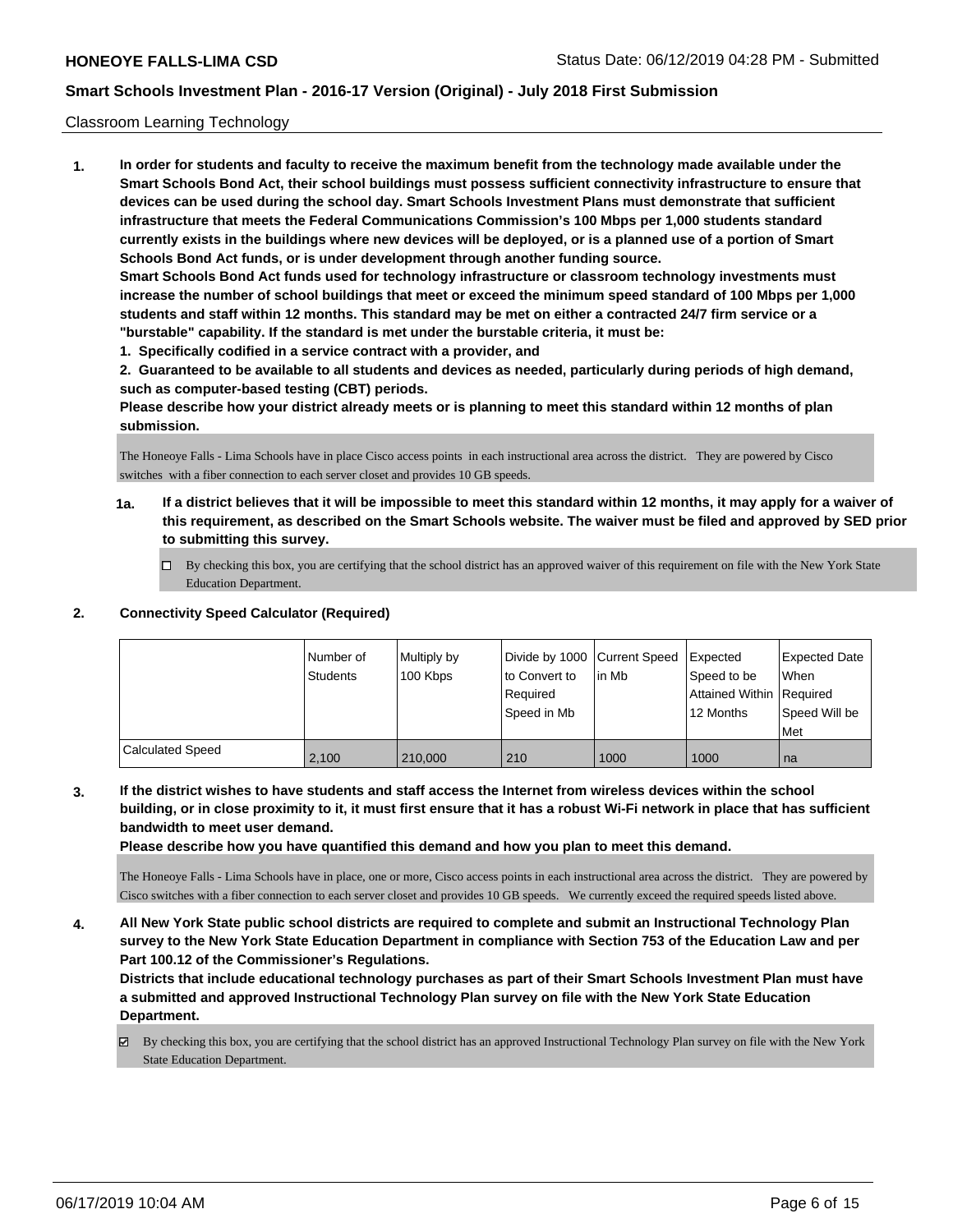#### Classroom Learning Technology

**5. Describe the devices you intend to purchase and their compatibility with existing or planned platforms or systems. Specifically address the adequacy of each facility's electrical, HVAC and other infrastructure necessary to install and support the operation of the planned technology.**

The district is intending to purchase Interactive flat panel displays that will replace the outdated, poorly performing Smart boards and Promethean boards in both the High School and Manor School sites.

In addition, the district is intending to purchase:

Small form factor computer, listed as a Dell 3050.

Wireless connection devices for classrooms, listed as Via Pro units

A set of Virtual Reality googles for use across the district to enhance the student learning and exploration.

These items are intended to replace current older devices and we already have some of these models in place so the compatibility, electric and other infrastructure needs are already being met as well as enhance the opportunities for students and staff in the classroom.

- **6. Describe how the proposed technology purchases will:**
	- **> enhance differentiated instruction;**
	- **> expand student learning inside and outside the classroom;**
	- **> benefit students with disabilities and English language learners; and**
	- **> contribute to the reduction of other learning gaps that have been identified within the district.**

**The expectation is that districts will place a priority on addressing the needs of students who struggle to succeed in a rigorous curriculum. Responses in this section should specifically address this concern and align with the district's Instructional Technology Plan (in particular Question 2 of E. Curriculum and Instruction: "Does the district's instructional technology plan address the needs of students with disabilities to ensure equitable access to instruction, materials and assessments?" and Question 3 of the same section: "Does the district's instructional technology plan address the provision of assistive technology specifically for students with disabilities to ensure access to and participation in the general curriculum?"**

Within our four school buildings, teachers have participated in rich staff development experiences to not only learn strategies for increasing the engagement of students in learning though the use of technology, but also to improve their own understanding of the variety of opportunities for differentiation and personal learning provided through technology integration. As noted in the HFLCSD technology plan, teachers have been looking at best practices as they are revising curriculum documents and unit plans for the integration of technology using the SAMR and TPACK models. The use of flat screen displays helps to bridge the gap for teachers who realize that they should be considering how to integrate technology to improve achievement and engagement. These devices allow teachers to continue to "control" the learning progressions, but in a way that affords students the opportunity to work collaboratively in the classroom or to display on a large scale what they are working on using their own laptop. The interactive whiteboards can serve as an interactive tool that students could use collaboratively to enhance language skills and understanding by discussing and editing cooperatively.

The technology included in this purchase plan has been reviewed by our consultant who works directly with students with disabilities. The flat screen monitor displays are clearer and easier to make the content larger for our visually impaired students. Students with hearing difficulties are able to have their equipment tied directly to the display's sound system.

One of the most critical parts of the displays is the ability to record what is happening in the classroom at the touch of a button. Teachers will be able to record lessons for students to review again at home, with the ELL teacher, or in resource room.

The VR glasses give our students an opportunity to experience what they are learning in a manner that is more interactive and still private. For some of our students with disabilities, being able to learn and experience in this manner has been the key for helping the content that follows "stick". For our ELL population, this technology will afford students the opportunity to learn more about the culture, government, and experience different regions and people of the US to interact with the English Language. This exposure to other native English Language speakers will broaden their opportunities to listen to a variety of dialects and speech patterns.

# **7. Where appropriate, describe how the proposed technology purchases will enhance ongoing communication with parents and other stakeholders and help the district facilitate technology-based regional partnerships, including distance learning and other efforts.**

The interactive displays and the virtual reality headset kit will not impact the use of technology for communication with parents and other stakeholders.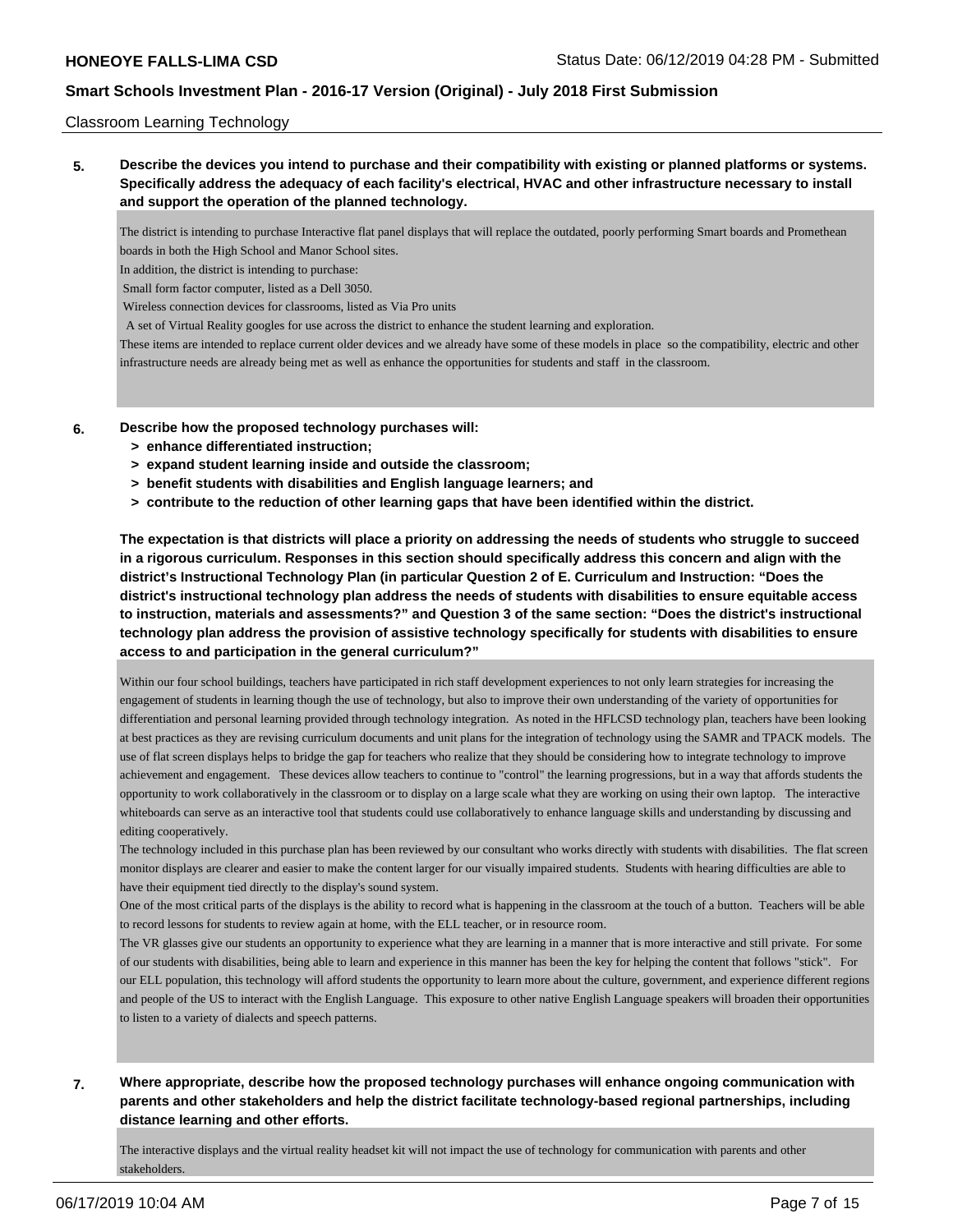#### Classroom Learning Technology

**8. Describe the district's plan to provide professional development to ensure that administrators, teachers and staff can employ the technology purchased to enhance instruction successfully.**

**Note: This response should be aligned and expanded upon in accordance with your district's response to Question 1 of F. Professional Development of your Instructional Technology Plan: "Please provide a summary of professional development offered to teachers and staff, for the time period covered by this plan, to support technology to enhance teaching and learning. Please include topics, audience and method of delivery within your summary."**

The District is committed to maintaining a comprehensive professional development program that includes a variety of high quality professional development opportunities designed to enhance teaching and learning and support the development of staff technological and pedagogical knowledge. These opportunities are provided in a variety of ways throughout the year and are differentiated to meet the needs of staff and students. The District takes a collaborative approach to maintaining a high quality professional development program. Members of the Teaching, Learning, and Technology (TLT) team, the District Professional Development Planning Committee, and the Instructional Technology Council play an integral role in identifying professional development needs, analyzing data, setting goals, and establishing mechanisms for the evaluation of in-district (internal) and out of district (external) professional development activities. This collaborative effort helps ensure that opportunities are meaningful and relevant. The addition of Instructional Technology Specialists (ITS) and a User Support Instructor has afforded the District the ability to provide frequent opportunities for job-embedded professional development and on-going support. These opportunities include direct training, webinars, systematic reference guides, consultation, co-planning, co-teaching, and modeling that allow administrators, teachers, and staff to explore and implement a variety resources, on-line subscription based sites, and best practices to enhance teaching and learning and develop their technological and pedagogical knowledge.

In addition to the job-embedded opportunities that are provided during the instructional day, a variety of in-district professional development activities are offered to administrators, teachers, and staff during monthly grade level/department, faculty meetings, Superintendent's Conference Days, teacher leadership meetings (CARE, TLC, ILC), as well as during optional after school and summer sessions. The sessions, including those listed below are designed to provide opportunities for staff choice, collaboration, engagement, and application.

- **• Technological, Pedagogical, Content Knowledge (TPACK)**
- **• SAMR Model**
- **• Office 365:** One Drive, Class Notebook, Microsoft Forms, Sway, Office Mix for Powerpoint (Basic and Advanced)
- **• RecordX Boards/XPress Software** (Basic and Advanced)
- **• eDoctrina:** Unit Writing and Assessments (Basic and Advanced)
- **• Castle Learning**
- **• Naviance**
- **• iReady**

**Online Tools:** Quizlet, Quizizz, Socrative, Kahoot, Plickers, Mentimeter, Go Formative, Flipgrid, Padlet, Noodle Tools, BreakoutEDU, EdPuzzle, Adobe Spark, Study Stack, Dot

By checking this box, you certify that you have contacted the SUNY/CUNY teacher preparation program that supplies the largest number of your new teachers to request advice on these issues.

### **9a. Please enter the name of the SUNY or CUNY Institution that you contacted.**

SUNY Geneseo

### **9b. Enter the primary Institution phone number.**

585.245.5560

**9c. Enter the name of the contact person with whom you consulted and/or will be collaborating with on innovative uses of technology and best practices.**

Dr. Katie Rommel-Esham

**<sup>9.</sup> Districts must contact the SUNY/CUNY teacher preparation program that supplies the largest number of the district's new teachers to request advice on innovative uses and best practices at the intersection of pedagogy and educational technology.**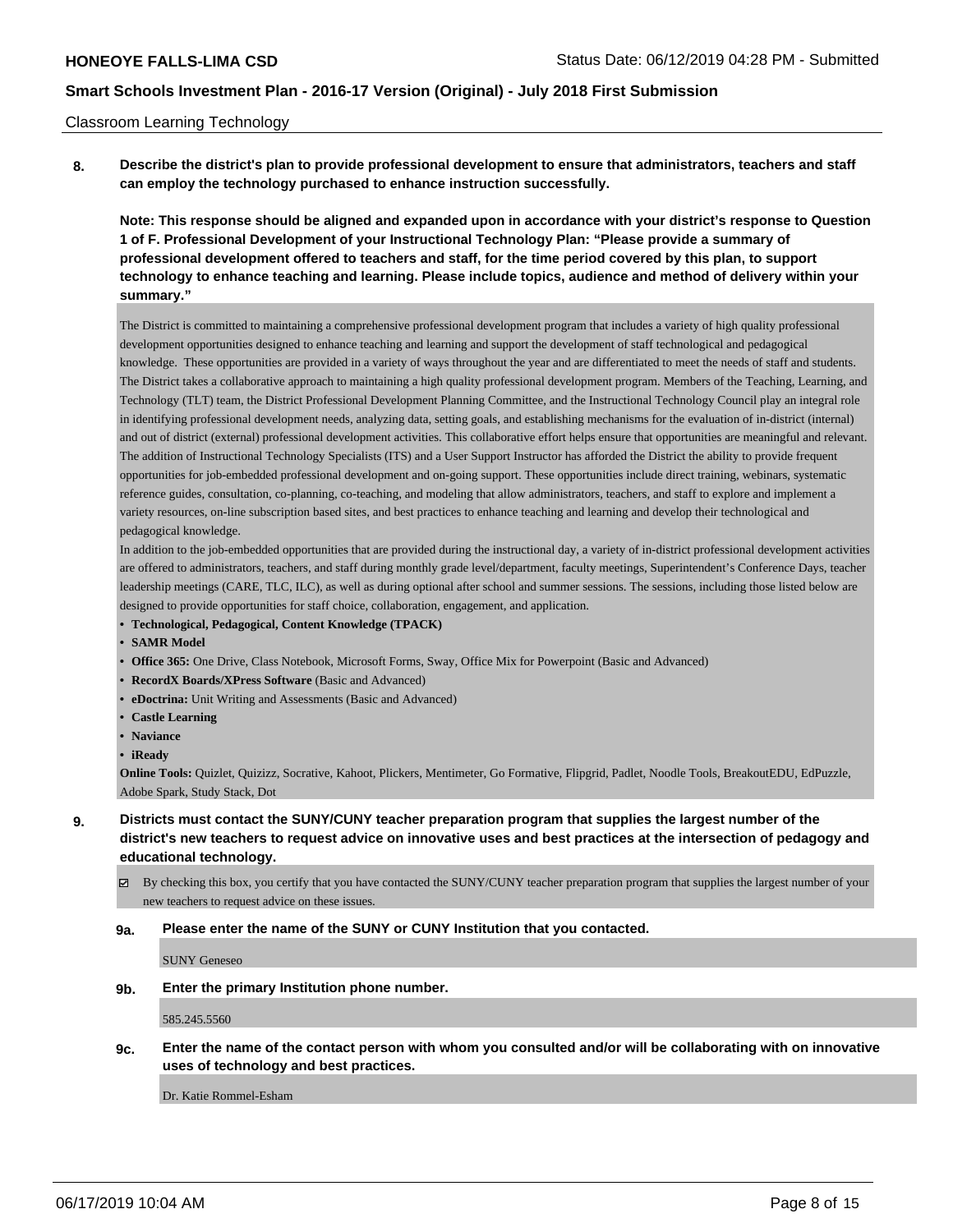Classroom Learning Technology

**10. A district whose Smart Schools Investment Plan proposes the purchase of technology devices and other hardware must account for nonpublic schools in the district.**

#### **Are there nonpublic schools within your school district?**

| 罓 | Y es           |
|---|----------------|
| П | N <sub>0</sub> |

**10a. Describe your plan to loan purchased hardware to nonpublic schools within your district. The plan should use your district's nonpublic per-student loan amount calculated below, within the framework of the guidance. Please enter the date by which nonpublic schools must request classroom technology items. Also, specify in your response the devices that the nonpublic schools have requested, as well as in the in the Budget and the Expenditure Table at the end of the page.**

The District will be loaning the items listed in our plan to the Non-Public School (Lima Christian School). They are requesting Dell Chromebooks-3189, Wireless Access Points, Network Switch, Flat Panel TV with mount, Recordex Board with mount The non-public school has not yet decided on how to use the rest of the loan amount. The deadline is June 15th.

**10b. A final Smart Schools Investment Plan cannot be approved until school authorities have adopted regulations specifying the date by which requests from nonpublic schools for the purchase and loan of Smart Schools Bond Act classroom technology must be received by the district.**

 $\boxtimes$  By checking this box, you certify that you have such a plan and associated regulations in place that have been made public.

### **11. Nonpublic Classroom Technology Loan Calculator**

**The Smart Schools Bond Act provides that any Classroom Learning Technology purchases made using Smart Schools funds shall be lent, upon request, to nonpublic schools in the district. However, no school district shall be required to loan technology in amounts greater than the total obtained and spent on technology pursuant to the Smart Schools Bond Act and the value of such loan may not exceed the total of \$250 multiplied by the nonpublic school enrollment in the base year at the time of enactment.**

# **See:**

**http://www.p12.nysed.gov/mgtserv/smart\_schools/docs/Smart\_Schools\_Bond\_Act\_Guidance\_04.27.15\_Final.pdf.**

|                                       | 1. Classroom<br>Technology<br>Sub-allocation | l 2. Public<br>l Enrollment<br>$(2014-15)$ | 3. Nonpublic<br>Enrollment<br>$(2014-15)$ | 4. Sum of<br>Public and<br>l Nonpublic<br>Enrollment | 15. Total Per<br>Pupil Sub-<br>allocation | 6. Total<br>Nonpublic Loan<br>Amount |
|---------------------------------------|----------------------------------------------|--------------------------------------------|-------------------------------------------|------------------------------------------------------|-------------------------------------------|--------------------------------------|
| Calculated Nonpublic Loan<br>l Amount | 522.013                                      | 2.271                                      | 195                                       | 2.466                                                | 212                                       | 41.340                               |

**12. To ensure the sustainability of technology purchases made with Smart Schools funds, districts must demonstrate a long-term plan to maintain and replace technology purchases supported by Smart Schools Bond Act funds. This sustainability plan shall demonstrate a district's capacity to support recurring costs of use that are ineligible for Smart Schools Bond Act funding such as device maintenance, technical support, Internet and wireless fees, maintenance of hotspots, staff professional development, building maintenance and the replacement of incidental items. Further, such a sustainability plan shall include a long-term plan for the replacement of purchased devices and equipment at the end of their useful life with other funding sources.**

By checking this box, you certify that the district has a sustainability plan as described above.

**13. Districts must ensure that devices purchased with Smart Schools Bond funds will be distributed, prepared for use, maintained and supported appropriately. Districts must maintain detailed device inventories in accordance with generally accepted accounting principles.**

By checking this box, you certify that the district has a distribution and inventory management plan and system in place.

**14. If you are submitting an allocation for Classroom Learning Technology complete this table. Note that the calculated Total at the bottom of the table must equal the Total allocation for this category that you**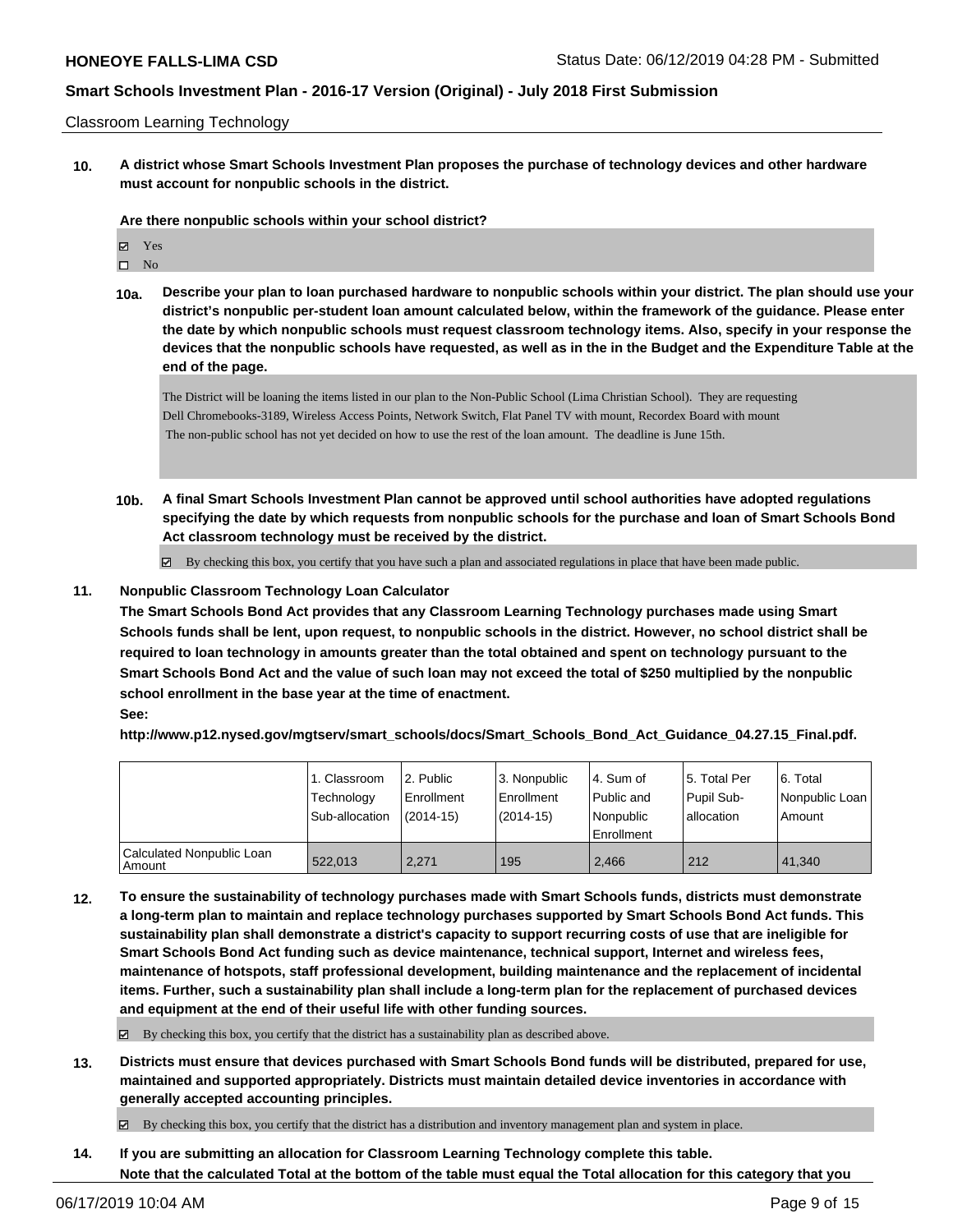Classroom Learning Technology

**entered in the SSIP Overview overall budget.**

|                          | Sub-Allocation |
|--------------------------|----------------|
| Interactive Whiteboards  | 368,050        |
| Computer Servers         | 7,900          |
| <b>Desktop Computers</b> | 57,400         |
| <b>Laptop Computers</b>  | 10,800         |
| <b>Tablet Computers</b>  | $\overline{0}$ |
| <b>Other Costs</b>       | 77,863         |
| Totals:                  | 522,013        |

**15. Please detail the type, quantity, per unit cost and total cost of the eligible items under each sub-category. This is especially important for any expenditures listed under the "Other" category. All expenditures must be capital-bond eligible to be reimbursed through the SSBA. If you have any questions, please contact us directly through smartschools@nysed.gov.**

**Please specify in the "Item to be Purchased" field which specific expenditures and items are planned to meet the district's nonpublic loan requirement, if applicable.**

**NOTE: Wireless Access Points that will be loaned/purchased for nonpublic schools should ONLY be included in this category, not under School Connectivity, where public school districts would list them.**

| Select the allowable expenditure<br>type.<br>Repeat to add another item under<br>each type. | Item to be Purchased                      | Quantity       | Cost per Item | <b>Total Cost</b> |
|---------------------------------------------------------------------------------------------|-------------------------------------------|----------------|---------------|-------------------|
| Interactive Whiteboards                                                                     | Recordx 70                                | 76             | 4,000         | 304,000           |
| Interactive Whiteboards                                                                     | Recordx 75                                | 3              | 4,300         | 12,900            |
| Interactive Whiteboards                                                                     | Recordx 86                                | 2              | 6,175         | 12,350            |
| <b>Desktop Computers</b>                                                                    | Dell 3050 small form factor               | 82             | 700           | 57,400            |
| <b>Laptop Computers</b>                                                                     | (nonpub)Dell chrombook 11e                | 48             | 225           | 10,800            |
| Interactive Whiteboards                                                                     | Mounts for Recordx boards                 | 80             | 400           | 32,000            |
| <b>Other Costs</b>                                                                          | Via Pro wireless connection devices       | 60             | 600           | 36,000            |
| <b>Other Costs</b>                                                                          | (nonpub)Flat panel TVs w/mount            | $\overline{2}$ | 2,000         | 4,000             |
| <b>Computer Servers</b>                                                                     | (nonpub)Access points                     | 20             | 375           | 7,500             |
| <b>Computer Servers</b>                                                                     | (nonpub) 24 port swtich                   | 1              | 400           | 400               |
| <b>Other Costs</b>                                                                          | USB and HDMI cables for Recordx<br>boards | 75             | 26            | 2,000             |
| <b>Other Costs</b>                                                                          | Lenovo 24 headset CR Kit                  | 1              | 17,258        | 17,258            |
| <b>Other Costs</b>                                                                          | Lenovo 6 pk add on kit for CR kit         | 1              | 4,365         | 4,365             |
| Interactive Whiteboards                                                                     | Mounts for Recordx 86                     | $\overline{2}$ | 1,200         | 2,400             |
| Interactive Whiteboards                                                                     | (nonpub) Recordx 70 w/mount               | 1              | 4,400         | 4,400             |
| <b>Other Costs</b>                                                                          | Undecided nonpub expenditures             |                | 14,240        | 14,240            |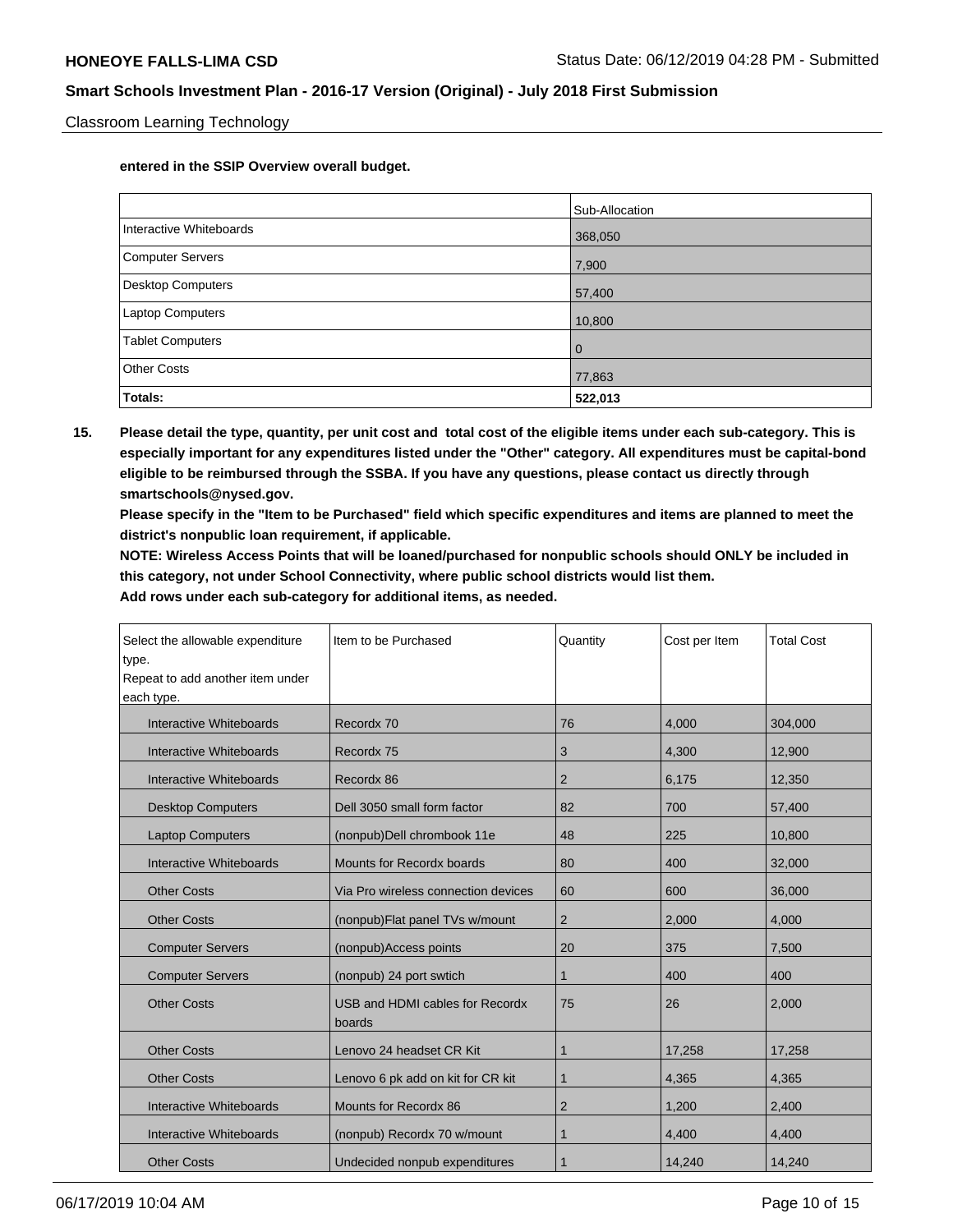#### Pre-Kindergarten Classrooms

**1. Provide information regarding how and where the district is currently serving pre-kindergarten students and justify the need for additional space with enrollment projections over 3 years.**

(No Response)

- **2. Describe the district's plan to construct, enhance or modernize education facilities to accommodate prekindergarten programs. Such plans must include:**
	- **Specific descriptions of what the district intends to do to each space;**
	- **An affirmation that pre-kindergarten classrooms will contain a minimum of 900 square feet per classroom;**
	- **The number of classrooms involved;**
	- **The approximate construction costs per classroom; and**
	- **Confirmation that the space is district-owned or has a long-term lease that exceeds the probable useful life of the improvements.**

(No Response)

**3. Smart Schools Bond Act funds may only be used for capital construction costs. Describe the type and amount of additional funds that will be required to support ineligible ongoing costs (e.g. instruction, supplies) associated with any additional pre-kindergarten classrooms that the district plans to add.**

(No Response)

**4. All plans and specifications for the erection, repair, enlargement or remodeling of school buildings in any public school district in the State must be reviewed and approved by the Commissioner. Districts that plan capital projects using their Smart Schools Bond Act funds will undergo a Preliminary Review Process by the Office of Facilities Planning.**

**Please indicate on a separate row each project number given to you by the Office of Facilities Planning.**

| Project Number |  |
|----------------|--|
| (No Response)  |  |
|                |  |

**5. If you have made an allocation for Pre-Kindergarten Classrooms, complete this table.**

**Note that the calculated Total at the bottom of the table must equal the Total allocation for this category that you entered in the SSIP Overview overall budget.**

|                                          | Sub-Allocation |
|------------------------------------------|----------------|
| Construct Pre-K Classrooms               | (No Response)  |
| Enhance/Modernize Educational Facilities | (No Response)  |
| <b>Other Costs</b>                       | (No Response)  |
| Totals:                                  | 0              |

**6. Please detail the type, quantity, per unit cost and total cost of the eligible items under each sub-category. This is especially important for any expenditures listed under the "Other" category. All expenditures must be capital-bond eligible to be reimbursed through the SSBA. If you have any questions, please contact us directly through smartschools@nysed.gov.**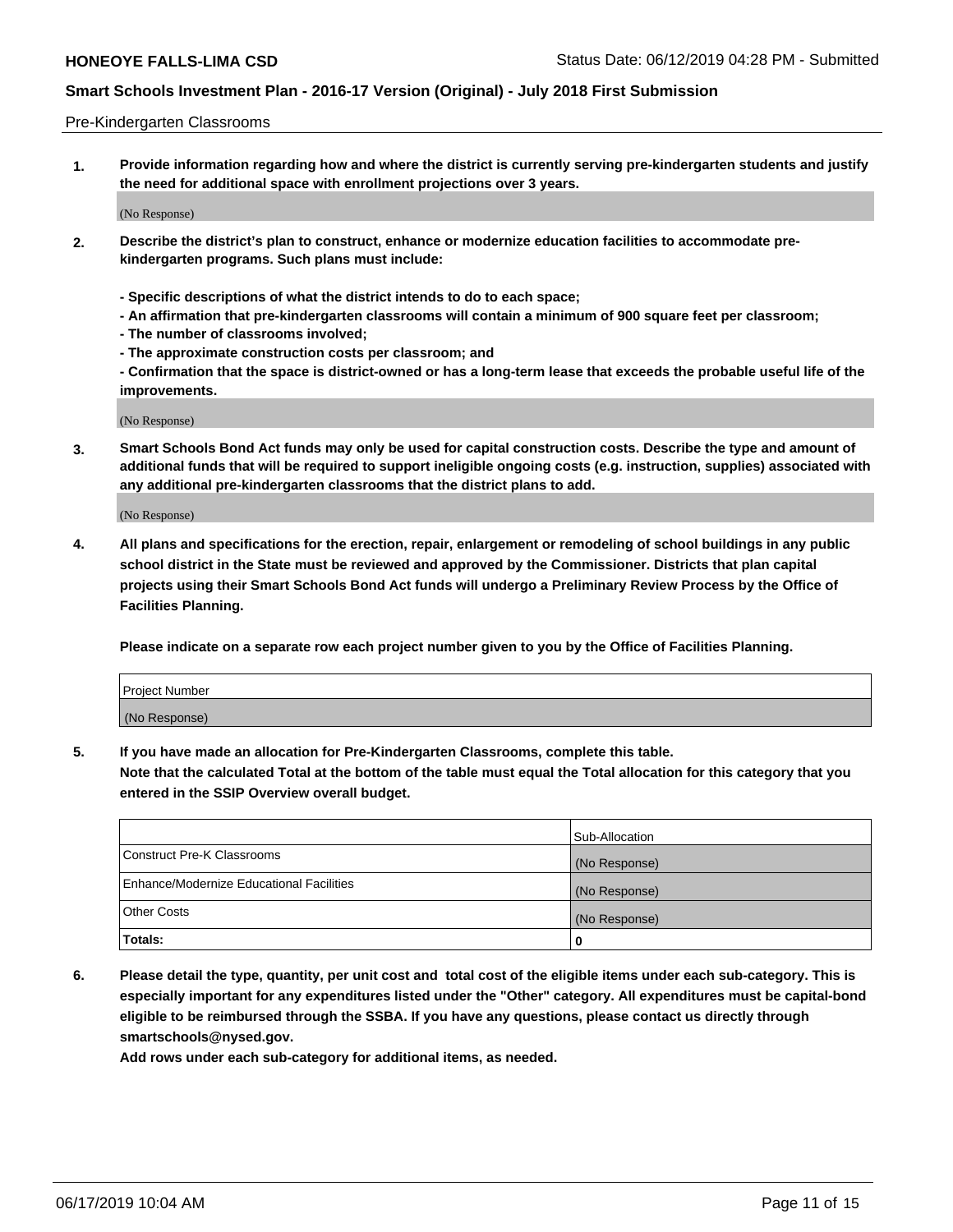Pre-Kindergarten Classrooms

| Select the allowable expenditure<br>type. | Item to be purchased | Quantity      | Cost per Item | <b>Total Cost</b> |
|-------------------------------------------|----------------------|---------------|---------------|-------------------|
| Repeat to add another item under          |                      |               |               |                   |
| each type.                                |                      |               |               |                   |
| (No Response)                             | (No Response)        | (No Response) | (No Response) | (No Response)     |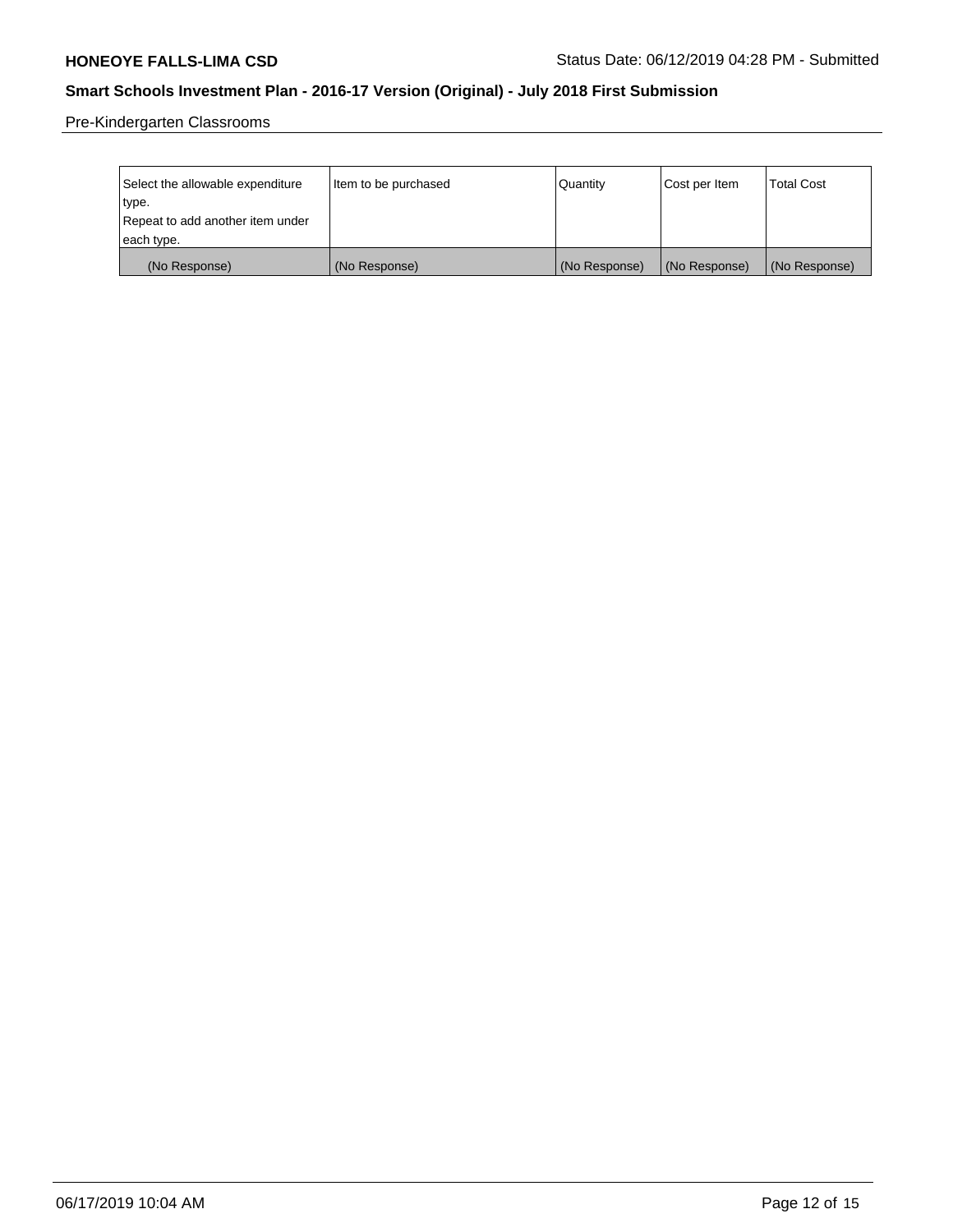Replace Transportable Classrooms

**1. Describe the district's plan to construct, enhance or modernize education facilities to provide high-quality instructional space by replacing transportable classrooms.**

(No Response)

**2. All plans and specifications for the erection, repair, enlargement or remodeling of school buildings in any public school district in the State must be reviewed and approved by the Commissioner. Districts that plan capital projects using their Smart Schools Bond Act funds will undergo a Preliminary Review Process by the Office of Facilities Planning.**

**Please indicate on a separate row each project number given to you by the Office of Facilities Planning.**

| Project Number |  |
|----------------|--|
|                |  |
|                |  |
|                |  |
|                |  |
| (No Response)  |  |
|                |  |
|                |  |
|                |  |

**3. For large projects that seek to blend Smart Schools Bond Act dollars with other funds, please note that Smart Schools Bond Act funds can be allocated on a pro rata basis depending on the number of new classrooms built that directly replace transportable classroom units.**

**If a district seeks to blend Smart Schools Bond Act dollars with other funds describe below what other funds are being used and what portion of the money will be Smart Schools Bond Act funds.**

(No Response)

**4. If you have made an allocation for Replace Transportable Classrooms, complete this table. Note that the calculated Total at the bottom of the table must equal the Total allocation for this category that you entered in the SSIP Overview overall budget.**

|                                                | Sub-Allocation |
|------------------------------------------------|----------------|
| Construct New Instructional Space              | (No Response)  |
| Enhance/Modernize Existing Instructional Space | (No Response)  |
| <b>Other Costs</b>                             | (No Response)  |
| Totals:                                        | 0              |

**5. Please detail the type, quantity, per unit cost and total cost of the eligible items under each sub-category. This is especially important for any expenditures listed under the "Other" category. All expenditures must be capital-bond eligible to be reimbursed through the SSBA. If you have any questions, please contact us directly through smartschools@nysed.gov.**

| Select the allowable expenditure | Item to be purchased | l Quantitv    | Cost per Item | <b>Total Cost</b> |
|----------------------------------|----------------------|---------------|---------------|-------------------|
| type.                            |                      |               |               |                   |
| Repeat to add another item under |                      |               |               |                   |
| each type.                       |                      |               |               |                   |
| (No Response)                    | (No Response)        | (No Response) | (No Response) | (No Response)     |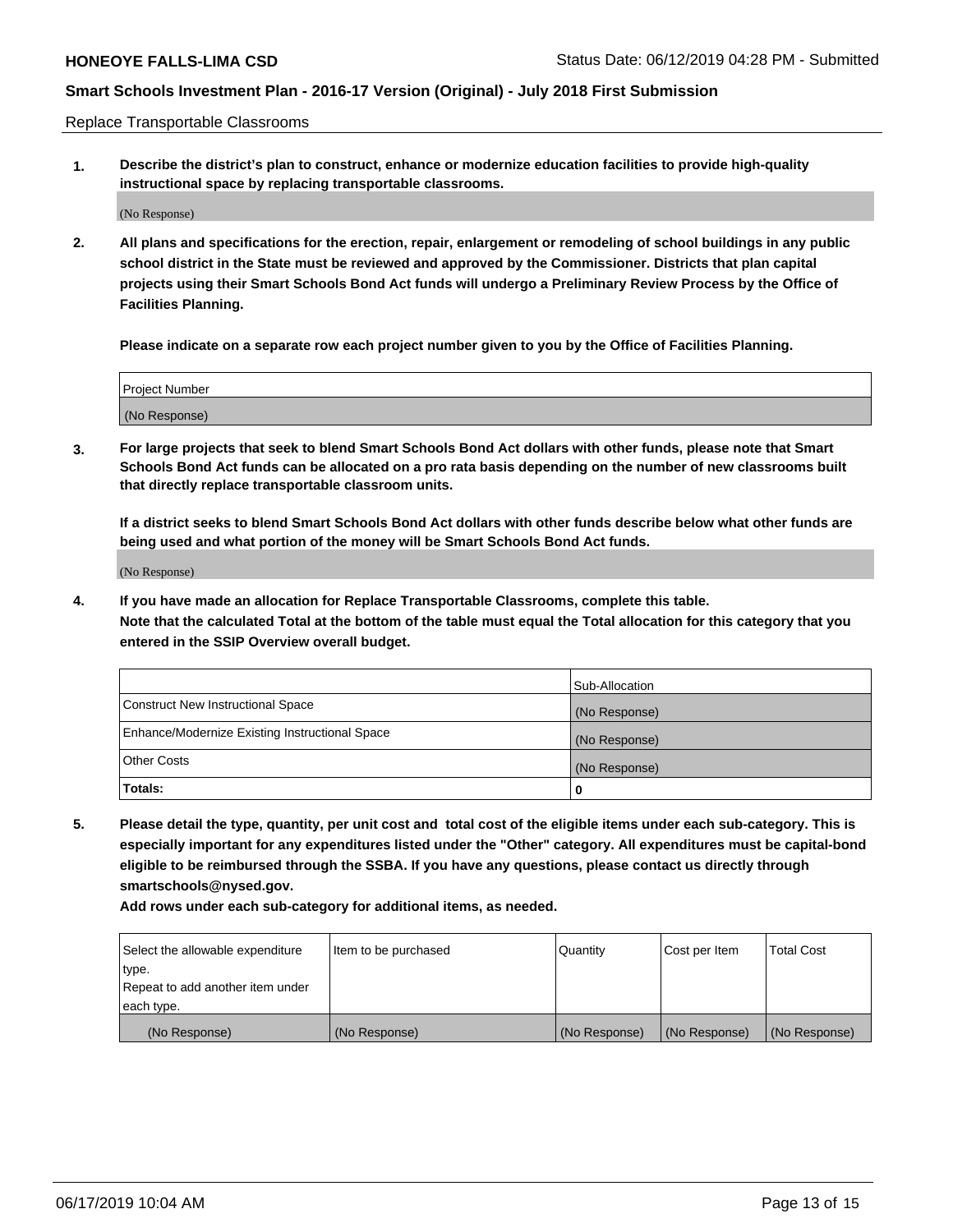High-Tech Security Features

**1. Describe how you intend to use Smart Schools Bond Act funds to install high-tech security features in school buildings and on school campuses.**

(No Response)

**2. All plans and specifications for the erection, repair, enlargement or remodeling of school buildings in any public school district in the State must be reviewed and approved by the Commissioner. Districts that plan capital projects using their Smart Schools Bond Act funds will undergo a Preliminary Review Process by the Office of Facilities Planning.** 

**Please indicate on a separate row each project number given to you by the Office of Facilities Planning.**

| <b>Project Number</b> |  |
|-----------------------|--|
| (No Response)         |  |

- **3. Was your project deemed eligible for streamlined Review?**
	- Yes
	- $\square$  No
- **4. Include the name and license number of the architect or engineer of record.**

| <b>Name</b>   | License Number |
|---------------|----------------|
| (No Response) | (No Response)  |

**5. If you have made an allocation for High-Tech Security Features, complete this table.**

**Note that the calculated Total at the bottom of the table must equal the Total allocation for this category that you entered in the SSIP Overview overall budget.**

|                                                      | Sub-Allocation |
|------------------------------------------------------|----------------|
| Capital-Intensive Security Project (Standard Review) | (No Response)  |
| <b>Electronic Security System</b>                    | (No Response)  |
| <b>Entry Control System</b>                          | (No Response)  |
| Approved Door Hardening Project                      | (No Response)  |
| <b>Other Costs</b>                                   | (No Response)  |
| Totals:                                              | 0              |

**6. Please detail the type, quantity, per unit cost and total cost of the eligible items under each sub-category. This is especially important for any expenditures listed under the "Other" category. All expenditures must be capital-bond eligible to be reimbursed through the SSBA. If you have any questions, please contact us directly through smartschools@nysed.gov.**

| Select the allowable expenditure | Item to be purchased | Quantity      | Cost per Item | <b>Total Cost</b> |
|----------------------------------|----------------------|---------------|---------------|-------------------|
| type.                            |                      |               |               |                   |
| Repeat to add another item under |                      |               |               |                   |
| each type.                       |                      |               |               |                   |
| (No Response)                    | (No Response)        | (No Response) | (No Response) | (No Response)     |